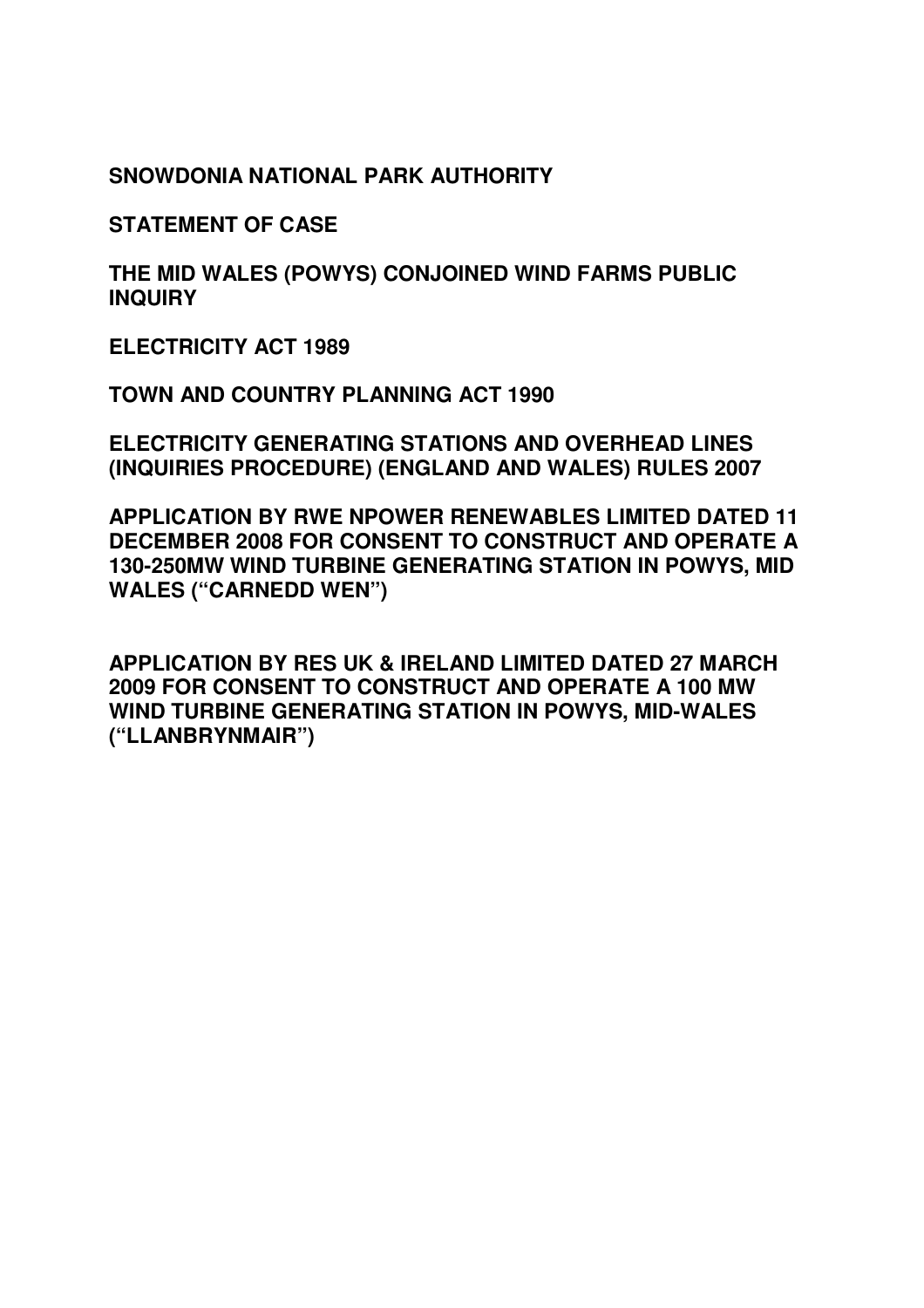# **Snowdonia National Park Authority First Statement of Case: First Session – Planning and Energy Policy**

## **Introduction**

**1.1** This Statement of Case outlines the Snowdonia National Park Authority's (SNPA) policy objections to the Carnedd Wen and Llanbrynmair windfarm proposals (hereinafter referred to as the 'Carnedd Wen application' and 'Llanbrynmair application' respectively and collectively as 'the Applications'. The proposed developments lie on land to the north of Llanbrynmair Powys identified as being within Strategic Search Area B in Technical Advice Note 8: Planning for Renewable Energy 2005.

**1.2** The Carnedd Wen application by RWE Npower Renewables Limited comprises a proposal to construct and operate 50 wind turbines each having a maximum height to blade tip of 137 meters and a maximum installed capacity of 250MW. Additional infrastructure includes two 90 meter anemometry masts, six borrow pits, new access tracks, substation buildings and underground cable connections. The application site boundary is approximately 200 metres from the Snowdonia National Park boundary with the location of the nearest proposed turbine being 2.7 kilometres from the boundary.

**1.4** The Llanbrynmair application by RES UK & Ireland Limited involves a proposal for the construction and operation of 30 turbines, each to a maximum height of 126.5 metres to blade tip. Additional works include crane pads, anemometer masts, construction compounds, 27.7 kilometres (km) of new and upgraded access roads, electricity cable circuits and substation, borrow pits and control buildings. The proposed development would be contiguous with Carnedd Wen, lying immediately to the south and east with nearest turbine being located 5.5km from the park boundary.

### **The Background context**

**1.5** The Access to the Countryside Act 1949 (as amended by the Environment Act 1995 ('the Act')) provides for the establishment of National Parks, being designated areas of natural beauty affording opportunities for open air recreation.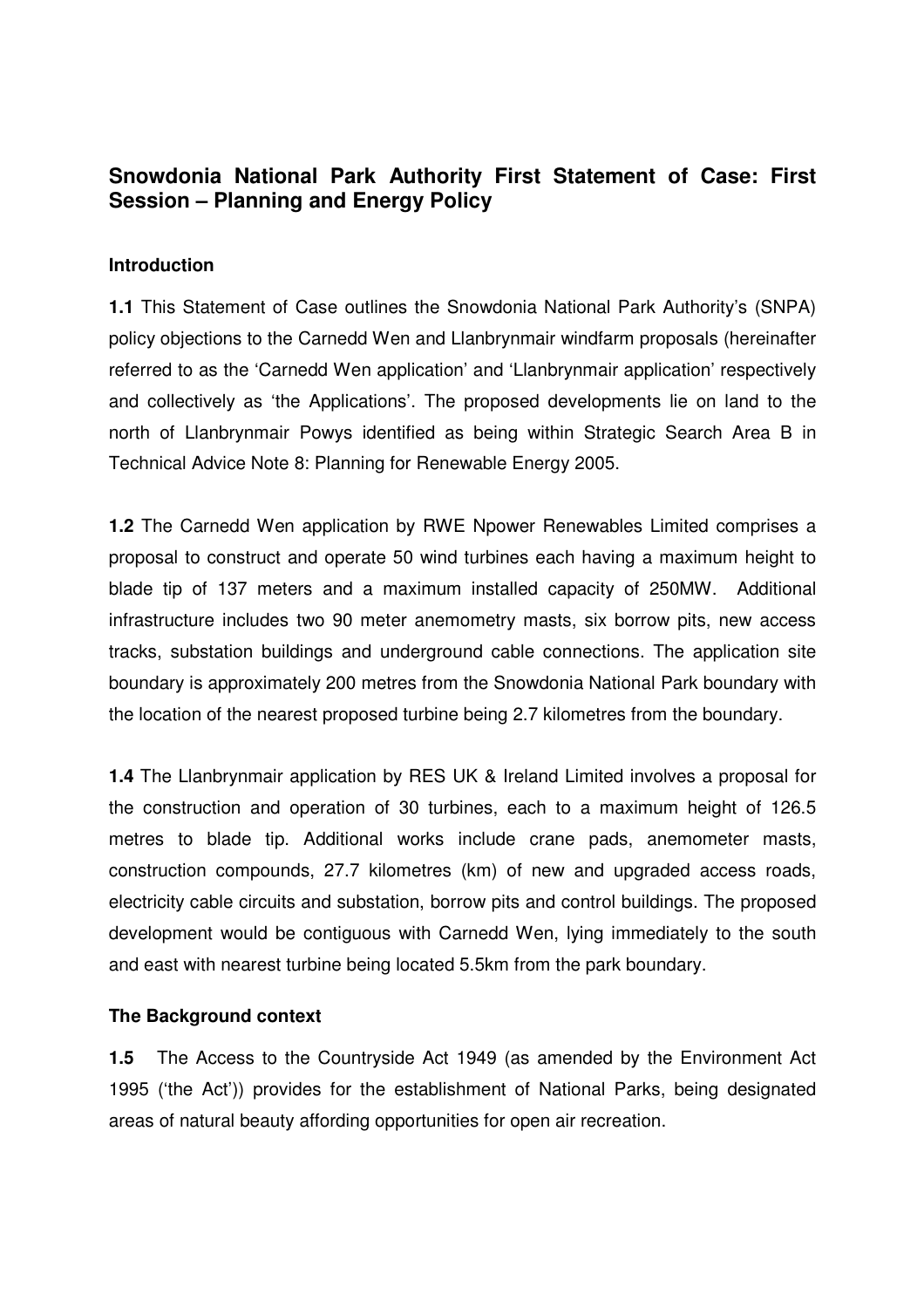**1.6** Section 64 of the Act provides for the establishment of National Park Authorities, whose functions are set out in s61, being to conserve and enhance the natural beauty, wildlife and cultural heritage of the National Park and to promote opportunities for the understanding and enjoyment of the special qualities of the National Park by the public.

**1.7** The Snowdonia National Park Authority was established in 1996 pursuant to the National Park Authorities (Wales) Order 1995. The National Park Management Plan 2011 and the Eryri Local Development Plan 2007-2022 (ELDP) list those special qualities which makes the area unique. The SNPA aims to protect these special qualities from inappropriate development. Furthermore, the SNPA has identified certain areas whose natural beauty is particularly important to conserve.

**1.8** These areas of national beauty include mountains, moors and heaths which have "open" character and are free from development, and where the vegetation is predominantly semi-natural. The said areas broadly correspond with internationally important nature conservation designations such as Special Areas of Conservation (SAC) and Special Protection Areas (SPA) and also to open access areas defined in the Countryside and Rights of Way Act 2000 and are prevalent throughout the National Park. The said areas are delineated in the 'Proposals Maps' within the EDLP and include the uplands fringing the south-eastern corner of the National Park contiguous with the boundaries of SSA B. The SNPA will submit that such areas should be free from the effects of urbanization and industrialization. The proposed development at Carnedd Wen lies within close proximity to the SNPA boundary having a potentially significant impact on the aforementioned defined areas along with the wider landscape of the National Park.

**1.9** Section 62 of the Environment Act places a duty on relevant agencies (that being Minister of the Crown, public bodies; statutory undertakers or any person holding public office) to have regard to National Park purposes in carrying out their activities, whether those activities lie within or outside the National Parks.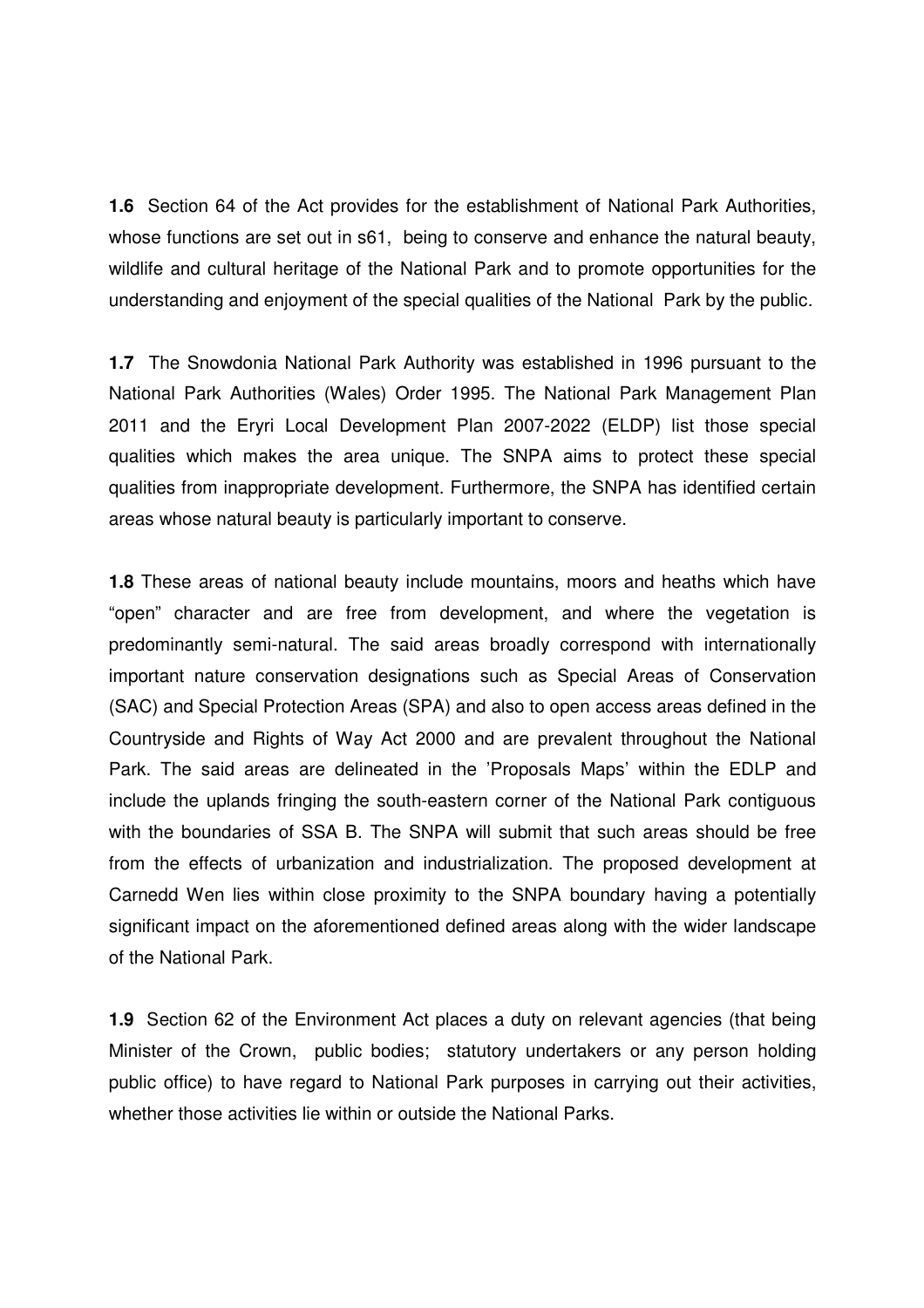**1.10** Under Section 62(2) of the Act the SNPA is required to foster the economic and social well-being of local communities within the National Park. However in situations presenting a potential conflict between this requirement and the wider duty of conserving and enhancing the natural beauty, wildlife and cultural heritage, the latter should be given greater weight by the SNPA. This provision places the Sandford Principle on a statutory footing.

**1.11** The SNPA maintains its objection to the proposal in terms of the harm to visual amenity and landscape character value and the likely significant impact on the Park's special qualities. The SNPA will provide evidence in relation to the effect of the proposed developments on the National Park landscape and its impact on panoramic views from elevated hills and uplands both internally and externally along with its effect on the lower ground areas adjacent to the Park. The SNPA will also consider the cumulative effect resulting from the proposed contiguous Llanbrynmair application. It is the SNPA's contention that the windfarm proposals because of their large scale, proximity to the National Park boundary and cumulative effects with other windfarm proposals in the vicinity, would have unacceptable adverse direct and indirect impacts not only on its landscapes and setting, but also its special qualities and as such would be contrary to national and local planning policy and also the statutory duty placed on it and others in the Environment Act 1995.

## **The Legislative context**

**1.12** The Applications are made under s36 of the Electricity Act 1989. The Authority will refer to the duty under s39 and Schedule 9 of the said Act to have regard to the preservation of Amenity

**1.13** The SNPA will additionally refer to the following legislation in support of its case including but not limited to the following:

National Parks and Access to the Countryside Act 1949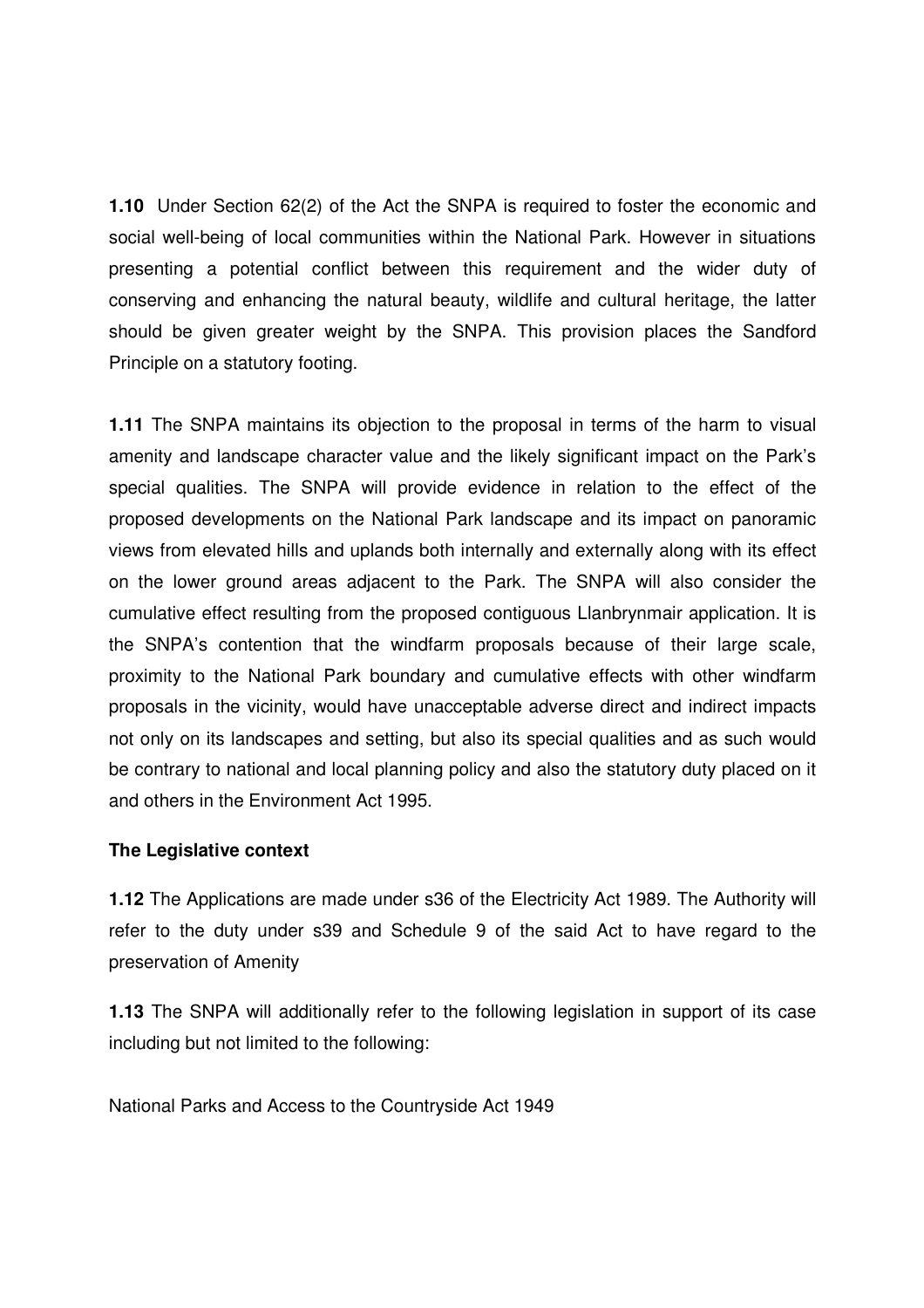Environment Act 1995

Wildlife and Access to the Countryside Act 1981

Wildlife and Access to the Countryside (Amendment) Act 1985

National Park Authorities (Wales) Order 1995

Countryside and Rights of Way Act 2000

### **The Policy Context**

**1.14** The SNPA will submit that the proposed development will adversely affect the integrity and quality of the landscape within the National Park and is contrary to national and local policy. The SNPA intends to rely upon planning policy documents in support of its case which include but are not limited to those listed below.

# **Planning Policy Wales (5th ed. November 2012) (PPW)**

**1.15** This sets out the Welsh Government's land use planning policies and is accompanied by a series of Technical Advice Notes ('TAN's'). With regard to National Parks, natural heritage and landscape the relevant policies are set out in Chapter 5 - Conserving and Improving Natural Heritage and the Coast.

**1.16** Paragraph 5.1.5 of PPW encourages the CCW (now Natural Resources Wales - NRW) to work across local authority boundaries and to provide advice on landscape and nature conservation. The SNPA has liaised with and sought the advice of NRW who also object to the Carnedd Wen proposal upon the basis of the potential adverse impacts on the landscape character and visual amenity of the Snowdonia National Park.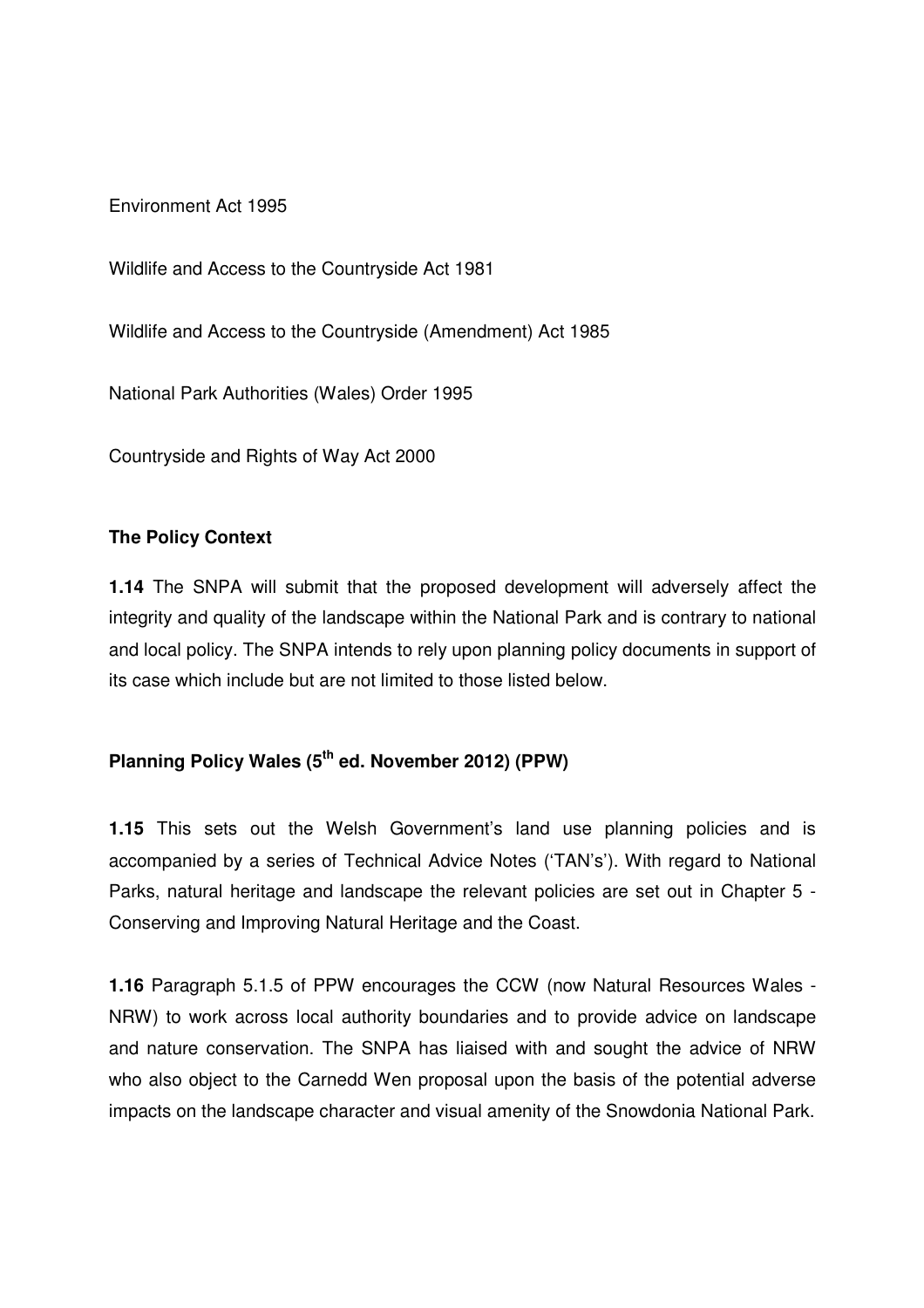**1.17** Paragraphs 5.3.4 to 5.3.7 re-iterate the statutory purposes enshrined in the Environment Act 1995 and in particular in paragraph 5.3.7 to those activities which "lie within or outside designated areas"

### **Technical Advice Note 8**

**1.18** TAN 8 deals with renewable energy and details those factors which need to be taken into consideration when developing renewable energy projects. It designates seven Strategic Search Areas. Large areas of Wales were excluded from consideration as SSAs by features that militate against larger wind power developments. It recognised that large wind power proposals within a National Park or designated Areas of Outstanding Natural Beauty (AONB) would be contrary to well established planning policy and, as a result, SSAs have not been considered for these areas.

**1.19** The SNPA, in its response to consultation on the draft versions of TAN 8 expressed its concern to the designation of SSAs A, B and D upon the basis that they were too close to the boundary of the National Park and that there was the potential for the turbines to be positioned within a few miles of the designated area. The SNPA maintains these concerns.

**1.20** Subsequent to the publication of TAN 8 the height and output of individual wind turbines has increased substantially, having a potentially wider effect on landscape character and visual impact.

**1.21** It is also noted, as confirmed by Natural Resources Wales in their Final Planning Statement of Case (CON-003-SOC-1), that the current, revised, output capacity for SSA B (430MW), as set out in John Griffiths' letter of November 2011 can be reached, if not exceeded, even in the event that the Carnedd Wen proposal does not proceed. The SNPA will submit that priority should be given to alternative proposals which do not as significantly affect the landscape and visual amenity aspects of the National Park.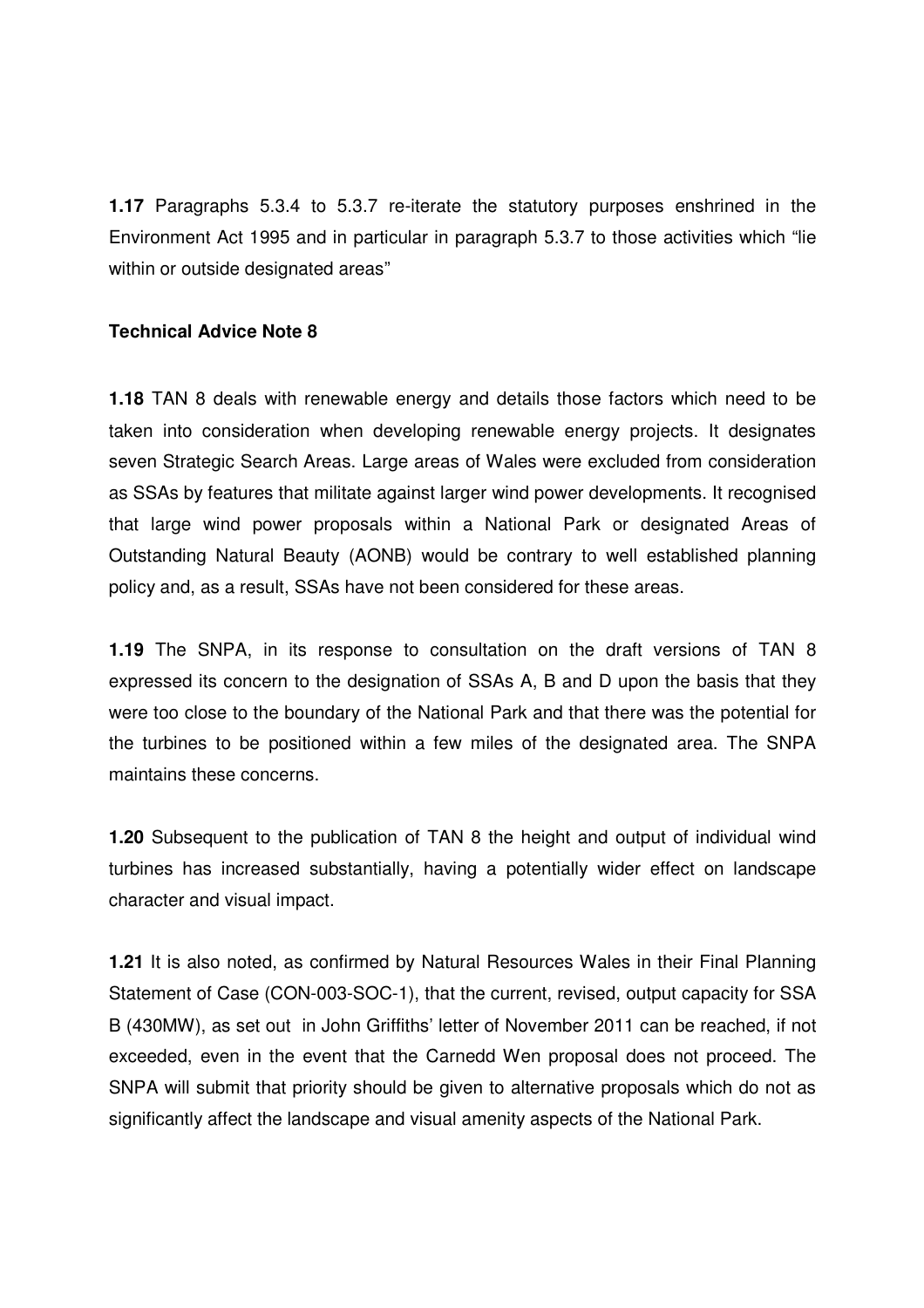# **The Eryri Local Development Plan 2007 – 2011 and Snowdonia National Park Management Plan 2009**

**1.22** This was adopted in July 2011 and is the current development plan for the Snowdonia National Park. This, along with the Snowdonia National Park Management Plan (Adopted 2009), ensures that development affecting the National Park is in accordance with the Authority's statutory purposes. The Authority will submit that the said documents are material considerations in the determination of the Applications.

**1.23** The ELDP's overriding objective is to protect and enhance the natural, cultural and historic environment of the National Park. Strategic Policy D: Natural Environment, seeks to protect the National Park from inappropriate development. It provides for the basis for the SNPA to seek to influence inappropriate development falling outside of the Park boundaries.

**1.24** The ELDP encourages the utilisation of natural resources within the Park to develop small scale energy power generation meeting local need and without harming the special qualities of the Park area. Whilst the SNPA supports the principle of renewable energy production and carbon emission reduction, it considers that large scale developments within the park are incompatible with the National Park designation and contrary to the SNPA's statutory conservation and enhancement duties

**1.25** Policy 2: Development and Landscape provides that development having an unacceptable impact on the landscape will be resisted in areas of natural beauty and the SNPA considers that panoramas affecting the setting of the National Park can be from viewpoints within or outside the Park boundary.

**1.26** Policy 3: Energy is generally supportive of small scale energy proposals. However in the preceding paragraphs reference is made to the potential harmful visual and landscape effects from large scale windfarm proposals close to the Park boundary.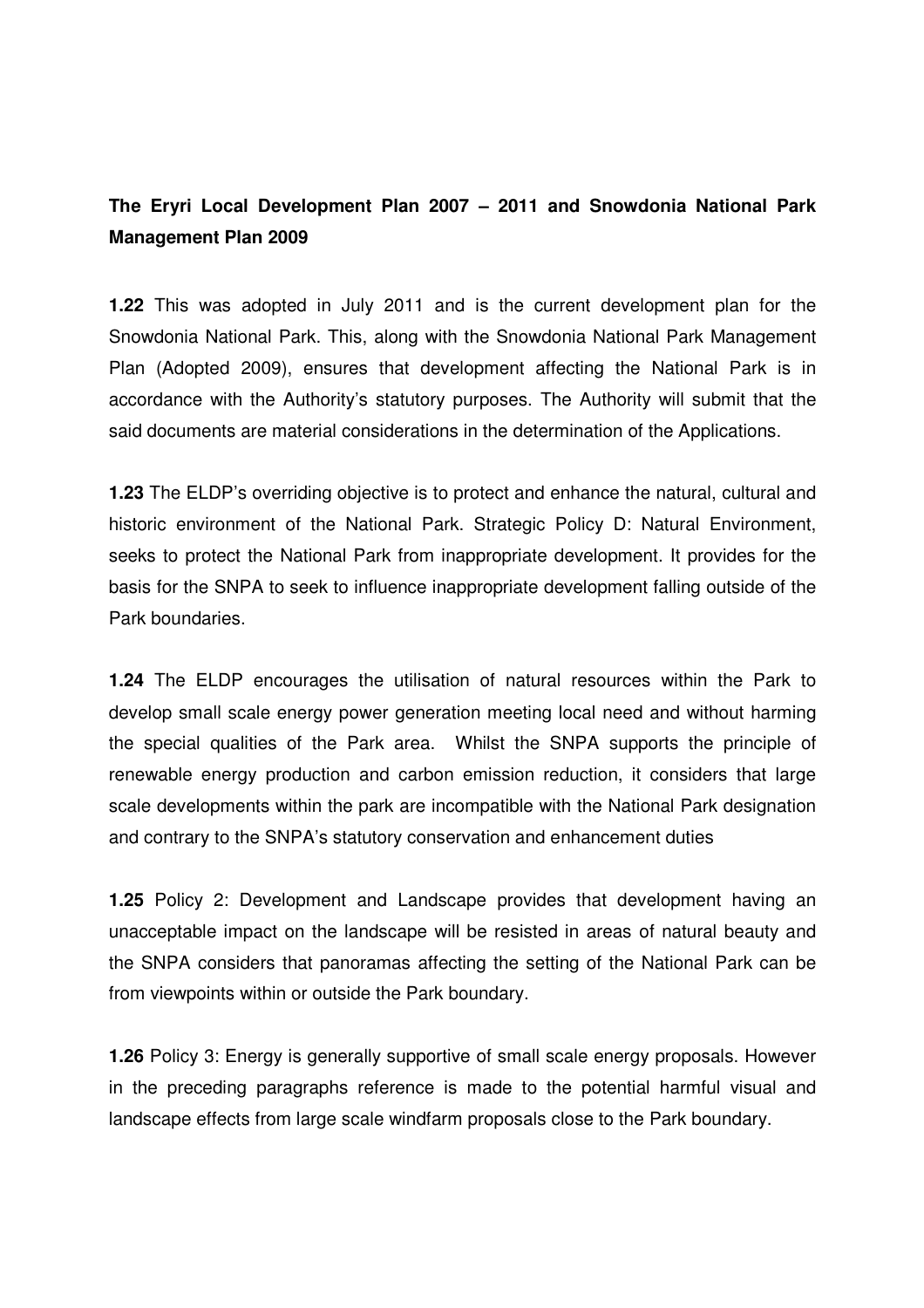## **Powys Unitary Development Plan 2001-2016**

**1.27** This is the current development plan and sets out the land use planning policies for Powys. The SNPA will refer to Policy ENV2 – Safeguarding the Landscape which states that in considering development proposals account will need to be taken of the special qualities or reasons for designation of the Snowdonia National Park and the landscape character and amenity implications of such proposals in this context.

### **Other Documents:**

**1.28** The SNPA will refer to other documents in support of its case which includes but is not limited to the following:

Overarching National Policy Statement for Energy (EN-1), Department of Energy and Climate Change, July 2011;

Countryside Council for Wales 'Revised Statement of Natural Beauty' 2006

## **Cases**

Jarrett & ORS v Secretary of State for Communities and Local Government EWHC 3642 [2012] Enertag (UK) Ltd v Secretary of State for Communities and Local Government EWHC 679 [2009] Tegni Cymru CYF v The Welsh Ministers & ANR EWCA Civ1635 (2010)

Appeal/ Application Decisions